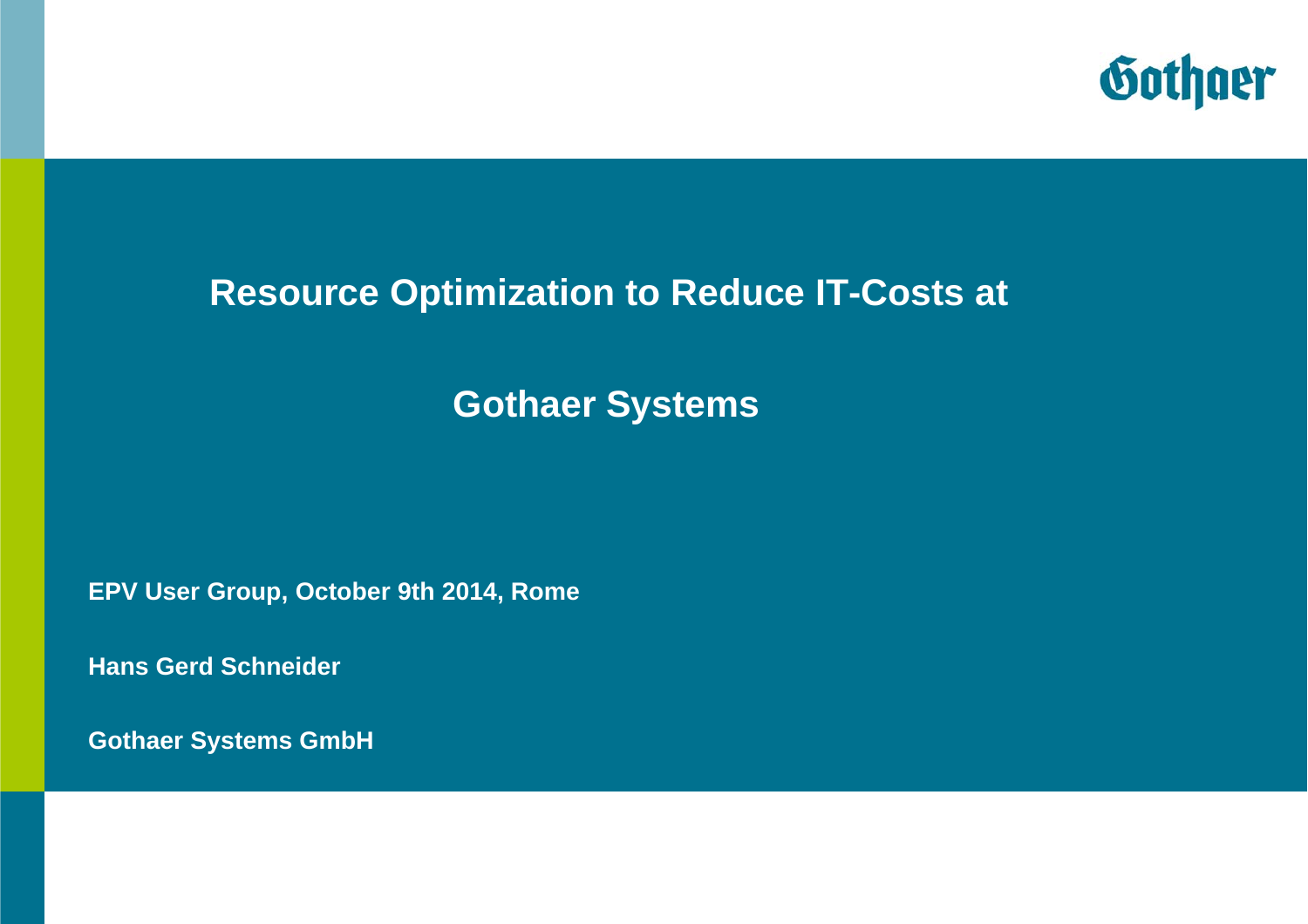### **Überblick**





| Bruttobeitragseinnahmen      | 4.301,2  | Mio. Euro |
|------------------------------|----------|-----------|
| Kapitalanlagen               | 25.551,6 | Mio. Euro |
| Eigenkapital                 | 1.519,4  | Mio. Euro |
| <b>Ergebnis nach Steuern</b> | 106,8    | Mio. Euro |
| <b>Mitglieder</b>            | > 3.5    | Mio.      |
| <b>Mitarbeiter</b>           | 5.979    |           |

Marken





Geschäftsbericht Gothaer Konzern 2013





Umsatz 139 Mio EUR

Mitarbeiter ca. 250 AE

ca. 220 Services

ca. 150 Externe (nach Bedarf)

Zahlen aus 2013



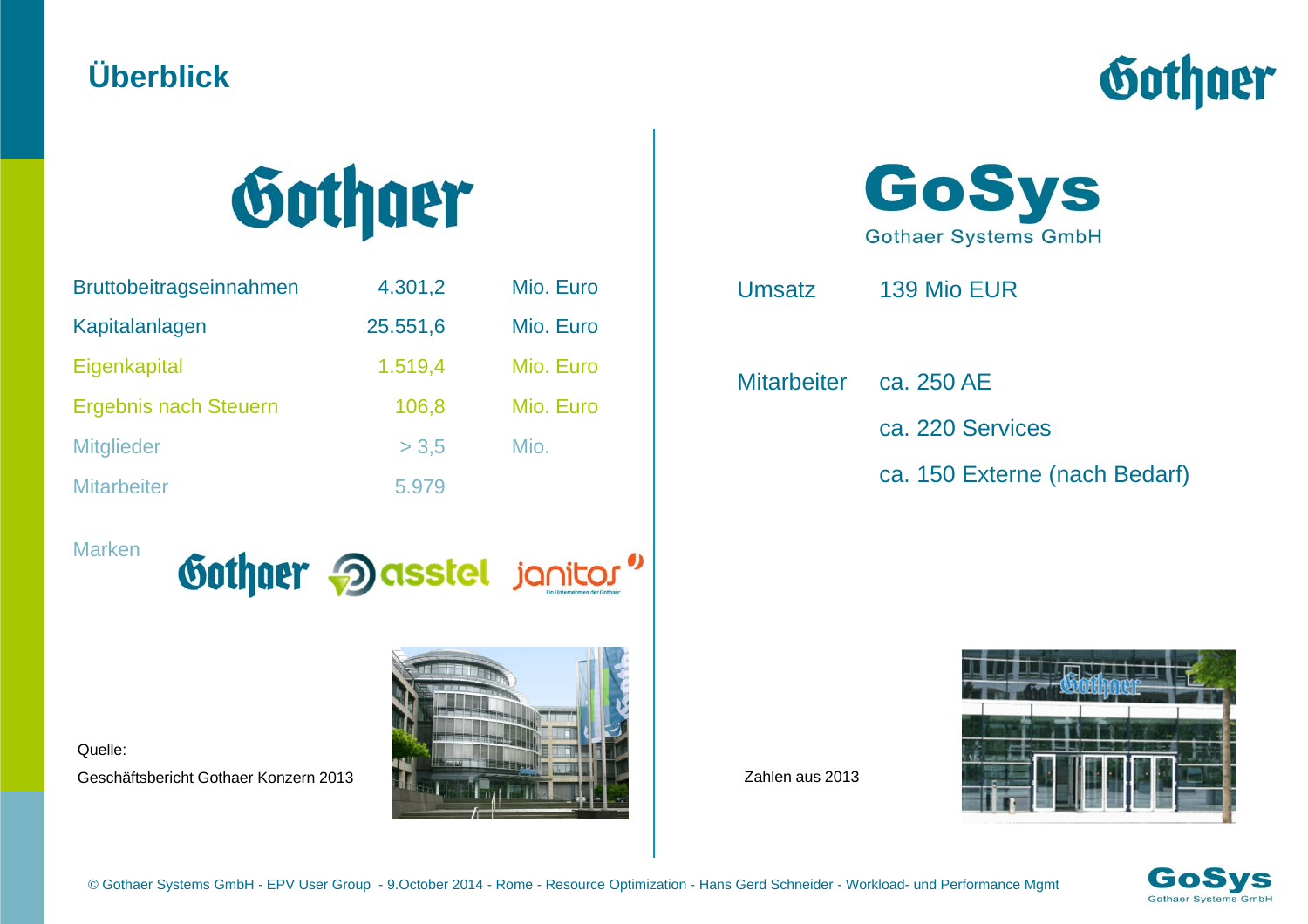#### **Content**



- **1. Initial Position**
- **2. Changes to the Workload Management**
- **3. Possible Methods to Achieve Sustained Savings**
- **4. Reporting Requirements**
- **5. Tool Selection**
- **6. Using the new Reporting and the Results**

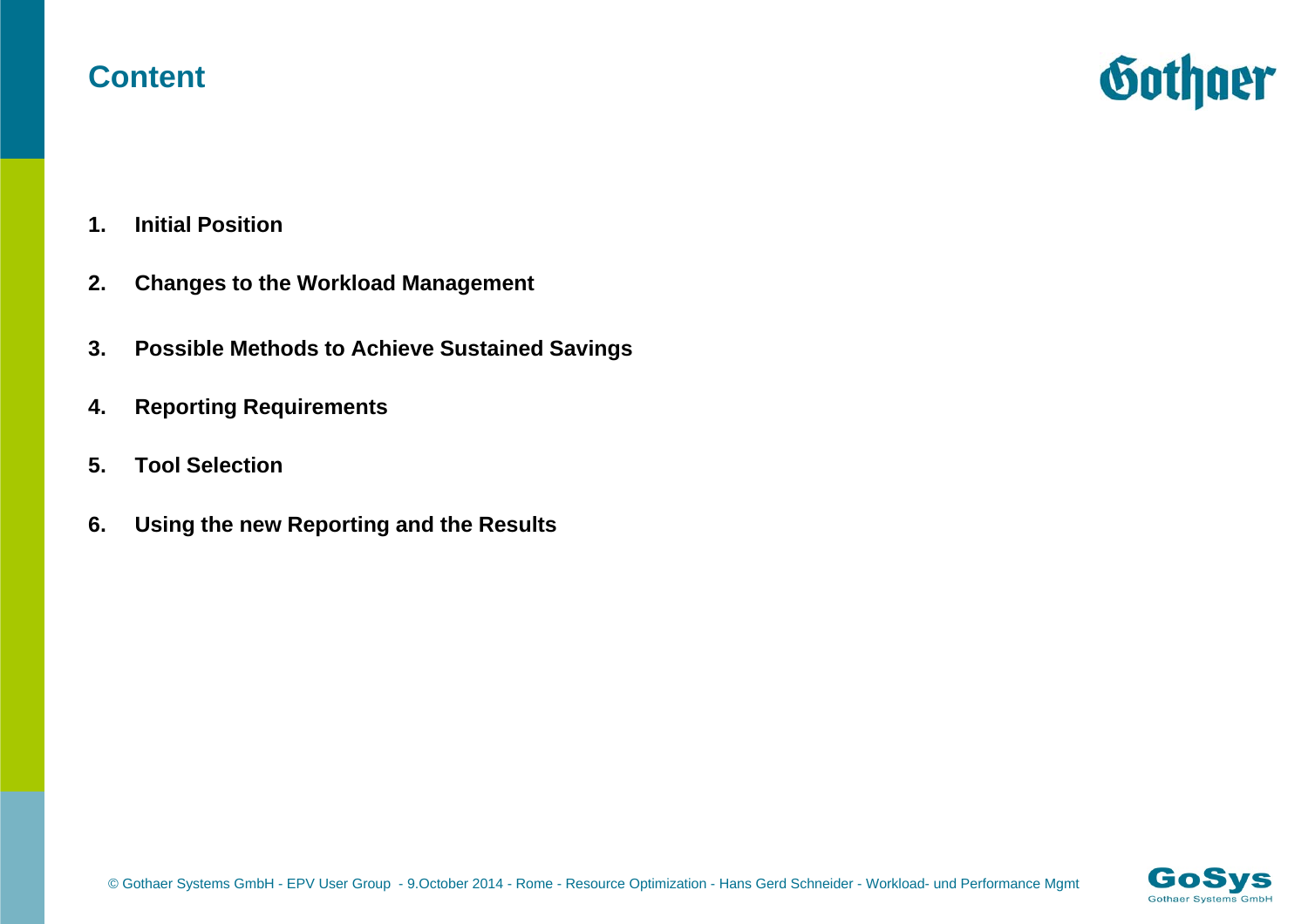# **Initial Position**



• **Cost reduction is a permanent subject**

• **Hardware costs decreasing, Software costs increasing**

• **MLC – Products take a big part of mainframe costs**

• **Cost reduction by effective and consistent workload management**

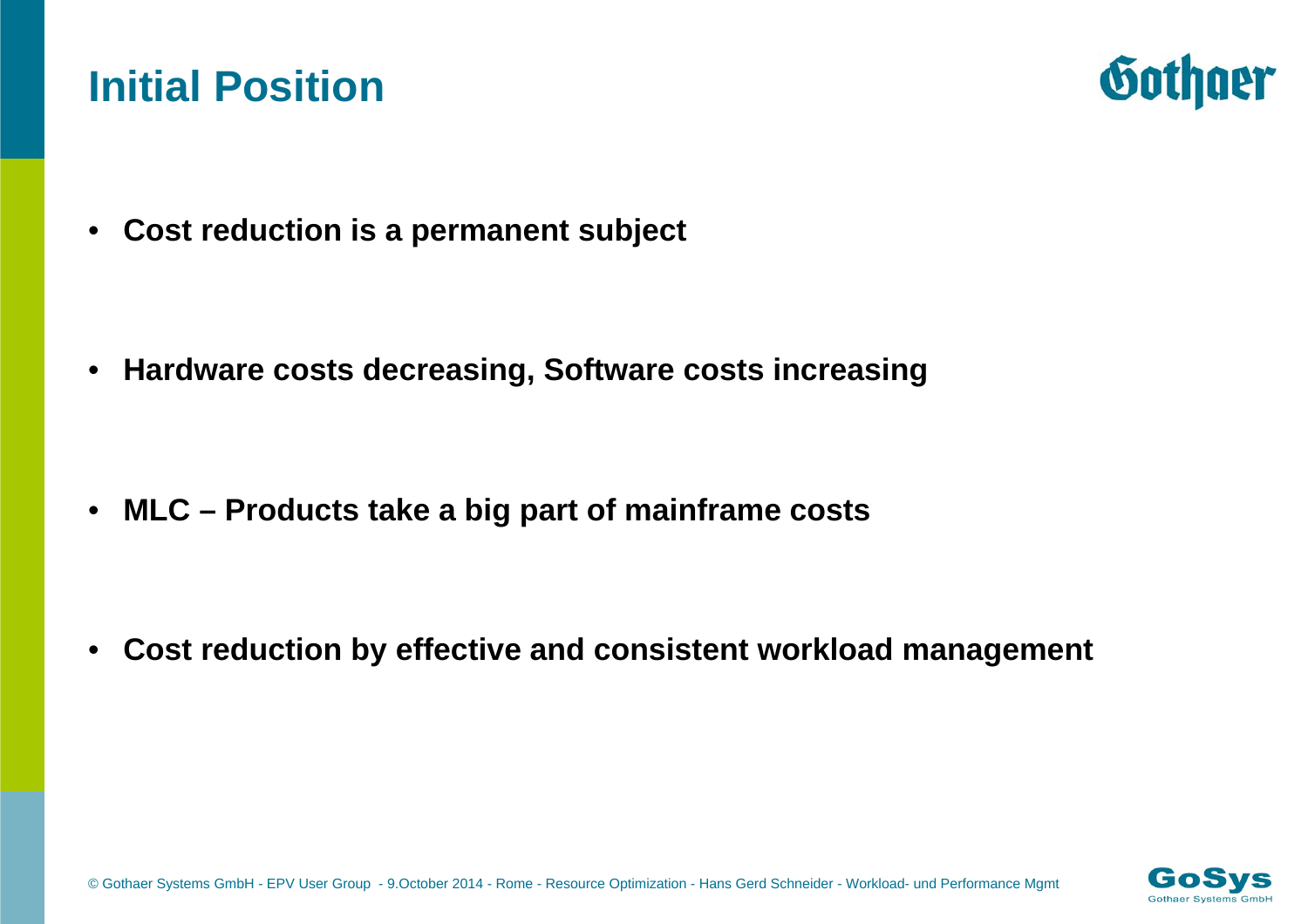**Changes to the Workload Management**



**Workload Profile on the IMS/Batch LPAR until 2013**

with the "old" Workload Management and Capacity Planning



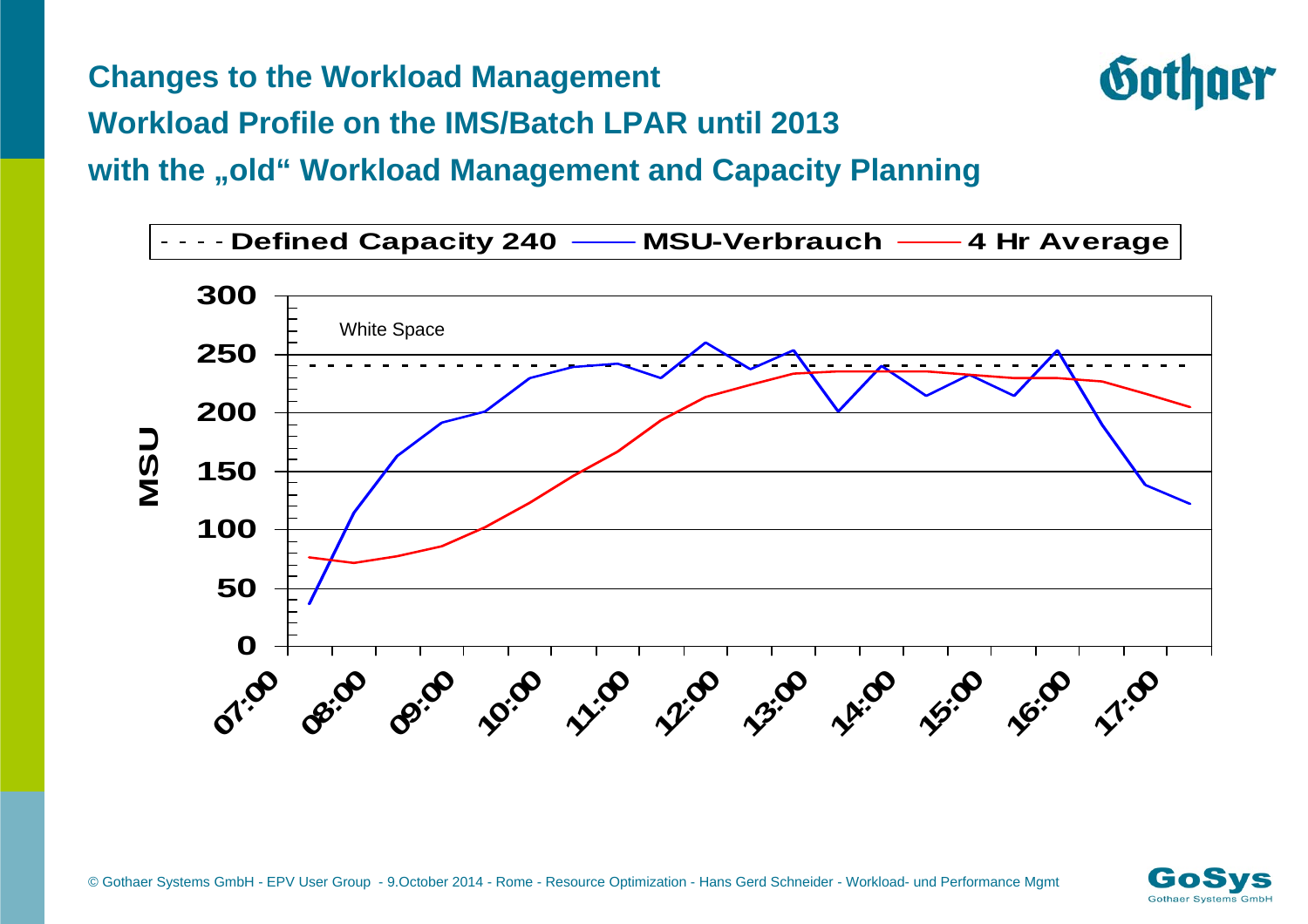**Changes to the Workload Management**



**Expected Workload Profile on the IMS/Batch LPAR from 2013** with the "new" Workload Management



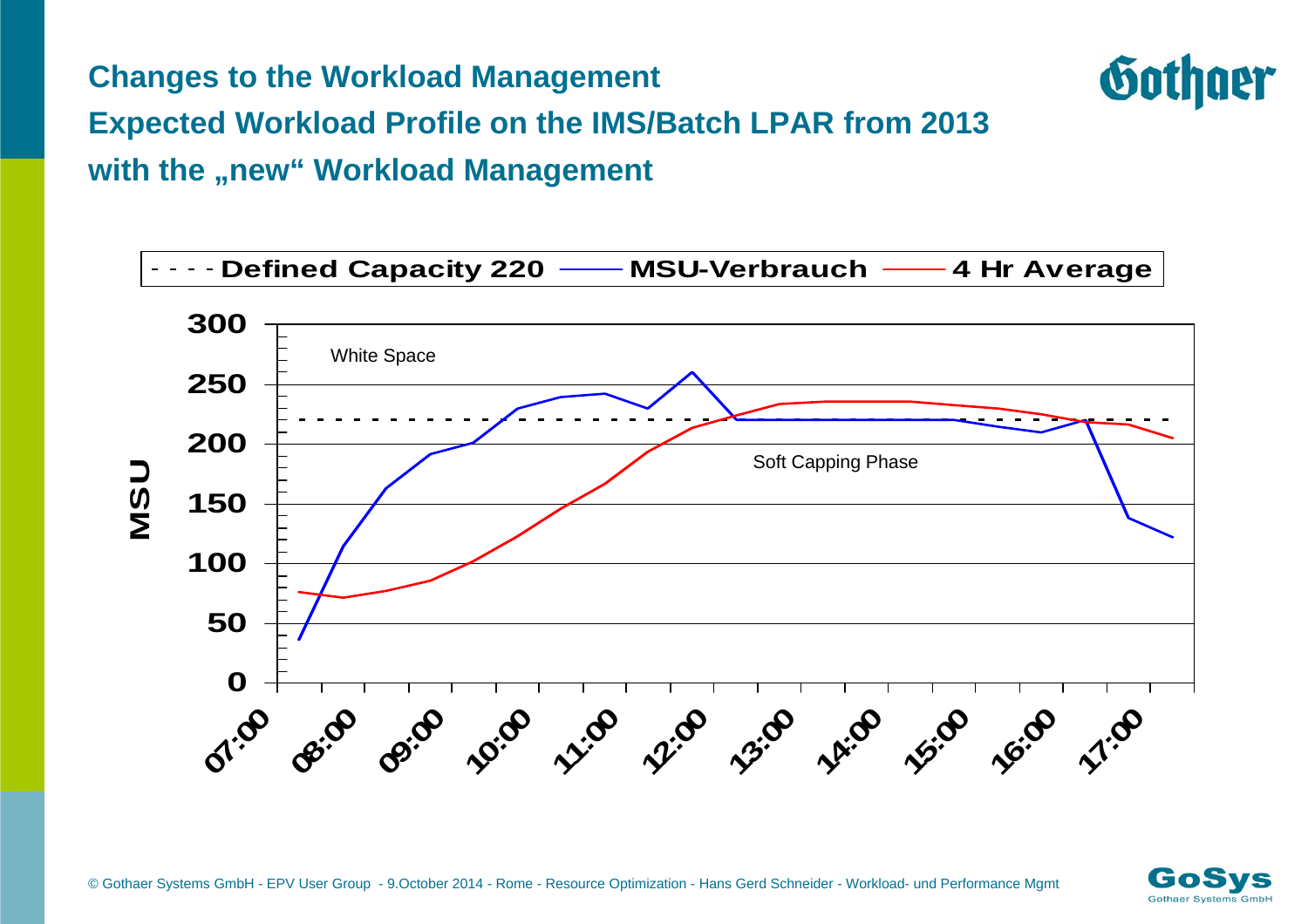#### **Possible Methods to achieve sustained Savings**



- $\bullet$ **Consulting?**
- •**Expansion of the existing, self coded SAS-reporting?**
- $\bullet$ **Installing a "new" Reporting (Tool)?**
- $\bullet$ **Decision: Looking for a Tool**
- $\bullet$ Creation of a catalogue of requirements for the "new" reporting in consideration of the actual and future **technical projects/trends and human skills.**
- $\bullet$ **Technical: Installation of a highly available LPAR - environment, "new" workloads ( JAVA ), etc.**
- •**Personell: SAS- and z/OS-Skills go into retirement**
- •**Reliability of investments**

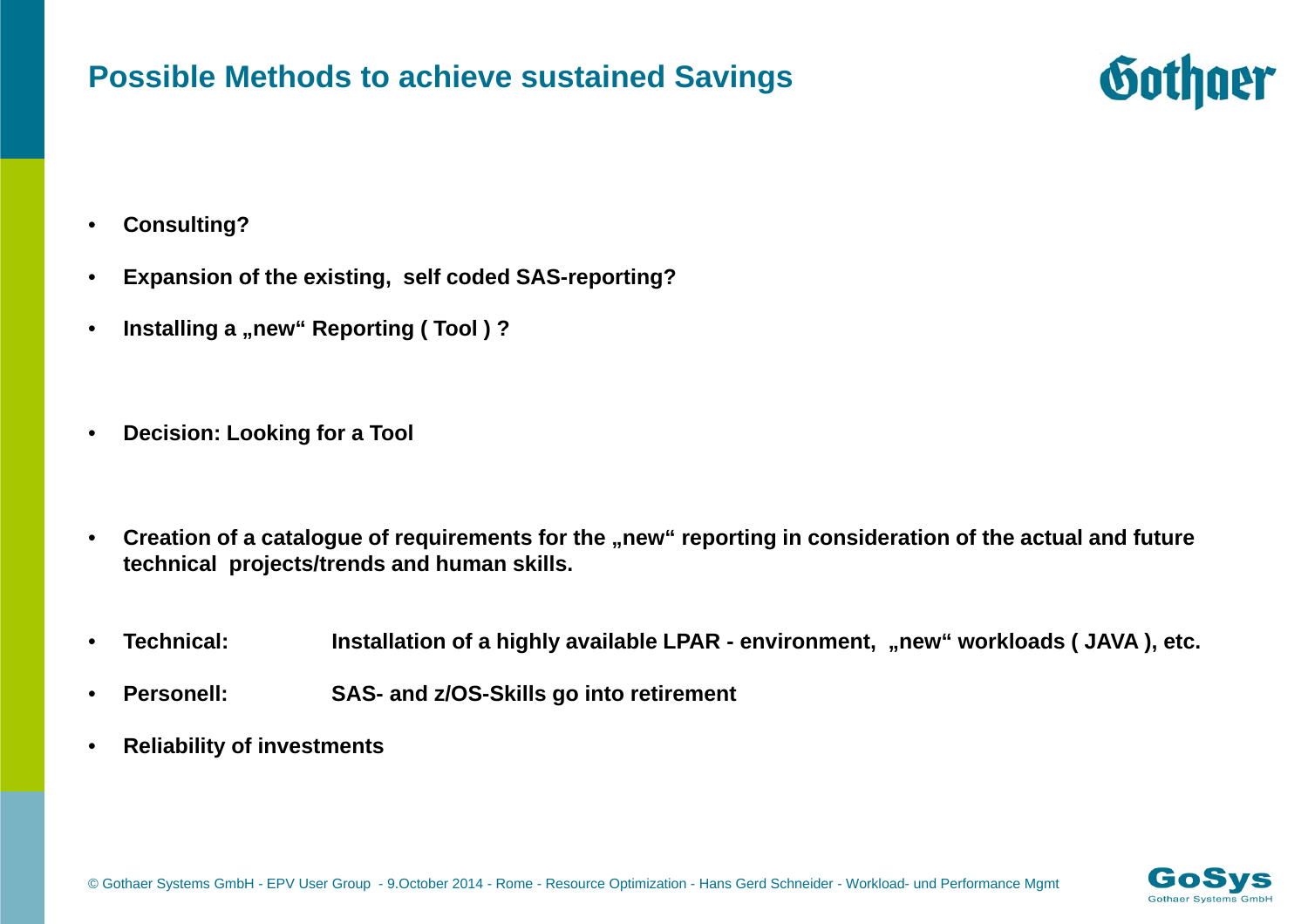#### **Tool Requirements for the "new" Mainframe Reporting**

- $\bullet$ **Good References and Good Support**
- $\bullet$ **Preferably no Self Coding**
- $\bullet$ **Simple Customization**
- $\bullet$ **Tool integrated z/OS-Skill**
- •**Extensive Workload- and Performance Reports**
- •**Extensive Trending Reports**
- •**Automatically documented Threshold Violations**
- •**Drill Down Functions for Quick Analysis**
- $\bullet$ **Storage Reporting**
- $\bullet$ **Change Reporting**
- $\bullet$ **Calendar Function**
- $\bullet$ **ROI**



Gothger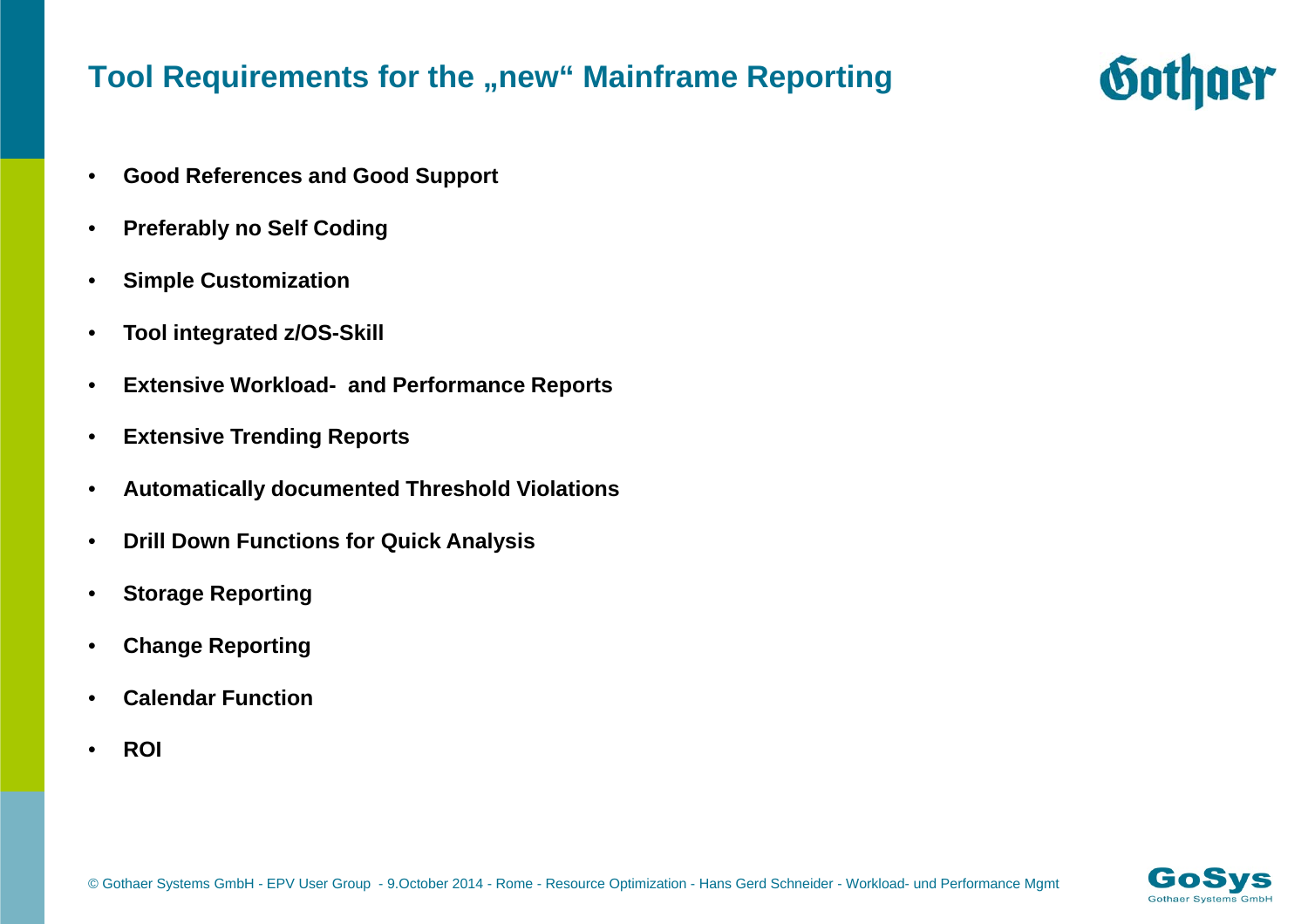**Tool selection** 



# the winner was… the product that fits the requirements best

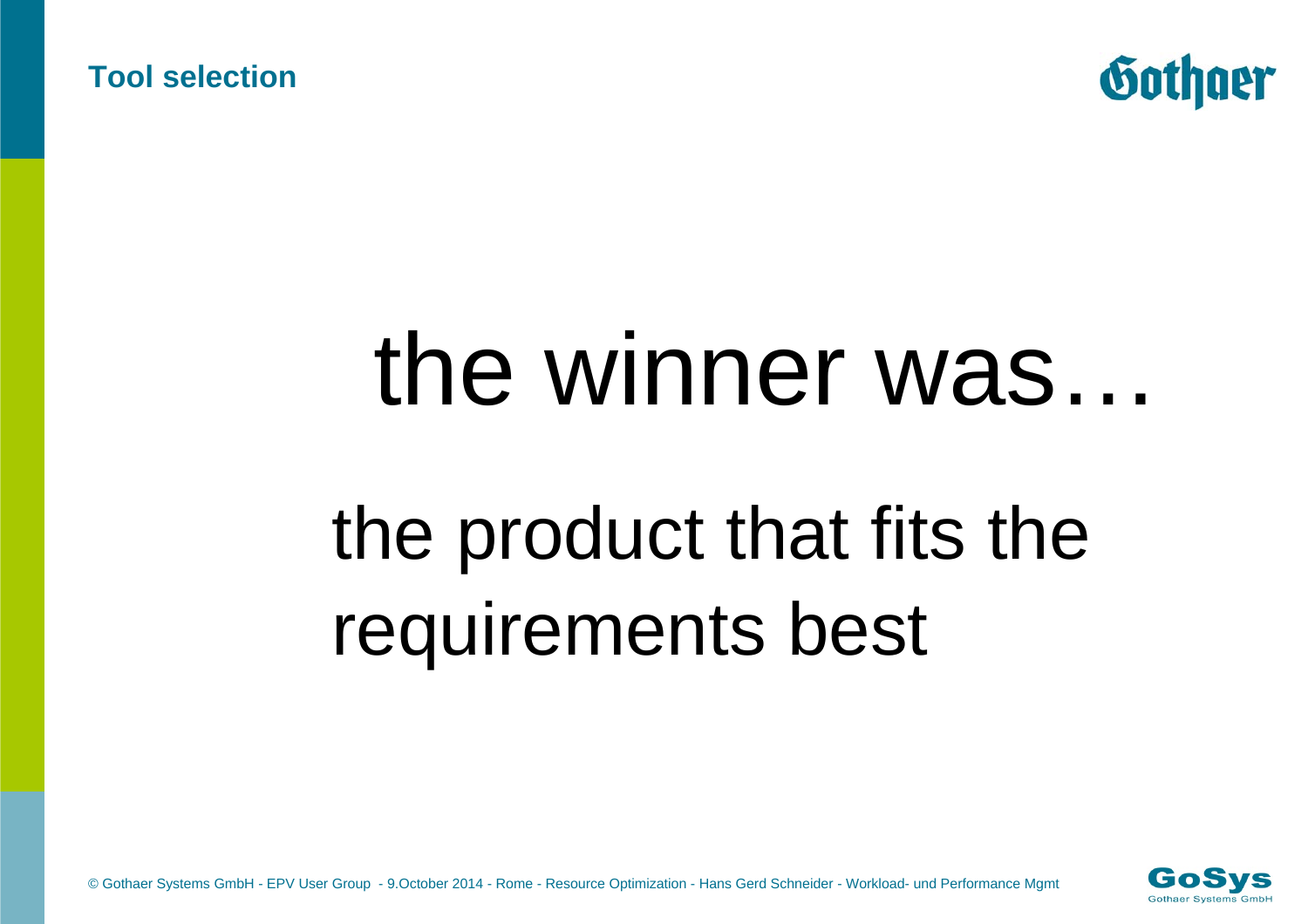#### **A Look at our Environment via the Management Summary (1)**



#### **z/OS MANAGEMENT SUMMARY**

created on 070CT2014 with  $\overline{0}$  management exceptions ?

| $X$ $2$ $6$<br><b>HARDWARE UTILIZATION</b><br><b>EPV</b><br>$\overline{\phantom{a}}$ |             |                 |                |                  |                      |                |        |  |
|--------------------------------------------------------------------------------------|-------------|-----------------|----------------|------------------|----------------------|----------------|--------|--|
|                                                                                      |             | <b>CPU MIPS</b> |                |                  | <b>ELIGIBLE MIPS</b> |                |        |  |
| CEC                                                                                  | <b>DATE</b> | <b>INST</b>     | <b>USED</b>    | USED %           | ZAAP                 | ZIIP           | USED % |  |
| <b>ALL</b>                                                                           | 2014-10     | 6,460           | 3.340          | 52               | $\overline{0}$       | 8              | 0      |  |
| <b>ALL</b>                                                                           | 2014-09     | 6.460           | 3.206          | 50               | 0                    | 3              | 0      |  |
| <b>ALL</b>                                                                           | 2014-08     | 6.460           | 3,535          | 55               | 0                    | $\overline{2}$ | Ō      |  |
| <b>ZAAP MIPS</b>                                                                     |             |                 |                | <b>ZIIP MIPS</b> |                      |                |        |  |
| CEC                                                                                  | <b>DATE</b> | <b>INST</b>     | <b>USED</b>    | USED %           | <b>INST</b>          | <b>USED</b>    | USED % |  |
| <b>ALL</b>                                                                           | 2014-10     | ï               | ï              |                  | 5.160                | 267            | 5      |  |
| <b>ALL</b>                                                                           | 2014-09     | ä               | ä              |                  | 5.160                | 255            | 5      |  |
| <b>ALL</b>                                                                           | 2014-08     | ı               |                |                  | 5.160                | 324            | 6      |  |
|                                                                                      |             |                 | <b>DISK TB</b> |                  |                      | <b>TAPE TB</b> |        |  |
| CU                                                                                   | <b>DATE</b> | <b>INST</b>     | <b>USED</b>    | USED %           | <b>INST</b>          | <b>USED</b>    | USED % |  |
| <b>ALL</b>                                                                           | 2014-10     | 147             | 80             | 54               |                      | ٠              | ï      |  |
| <b>ALL</b>                                                                           | 2014-09     | 147             | 87             | 59               | a,                   | ï              | ï      |  |
| ALL                                                                                  | 2014-08     | 147             | 85             | 58               |                      |                |        |  |

| $X$ $2$ $3$<br>$CEC:1238$ $\rightarrow$<br><b>SOFTWARE MSU USAGE</b> |             |             |             |                 |                   |                |  |  |
|----------------------------------------------------------------------|-------------|-------------|-------------|-----------------|-------------------|----------------|--|--|
| <b>MSU USAGE</b>                                                     |             |             |             |                 |                   |                |  |  |
| CEC                                                                  | <b>DATE</b> | <b>INST</b> | <b>USED</b> | <b>BASELINE</b> | <b>DIFFERENCE</b> | <b>BALANCE</b> |  |  |
| 1238                                                                 | 2014-10     | 283         | 139         | 233             | $-94$             | $-431$         |  |  |
| 1238                                                                 | 2014-09     | 283         | 161         | 233             | $-72$             | $-337$         |  |  |
| 1238                                                                 | 2014-08     | 283         | 223         | 233             | $-10$             | $-266$         |  |  |
| 1238                                                                 | 2014-07     | 283         | 167         | 233             | $-66$             | $-256$         |  |  |
| 1238                                                                 | 2014-06     | 283         | 164         | 233             | $-69$             | $-190$         |  |  |
| 1238                                                                 | 2014-05     | 283         | 166         | 233             | $-67$             | -121           |  |  |
| 1238                                                                 | 2014-04     | 766         | 175         | 233             | $-58$             | $-54$          |  |  |
| 1238                                                                 | 2014-03     | 766         | 222         | 218             | 4                 | 4              |  |  |
| 1238                                                                 | 2014-02     | 766         | 166         | 210             | $-44$             | $-189$         |  |  |
| 1238                                                                 | 2014-01     | 766         | 165         | 230             | $-65$             | $-145$         |  |  |
| 1238                                                                 | 2013-12     | 766         | 164         | 205             | $-41$             | $-79$          |  |  |
| 1238                                                                 | 2013-11     | 766         | 167         | 205             | $-38$             | $-38$          |  |  |
| 1238                                                                 | 2013-10     | 766         | 195         |                 |                   |                |  |  |

| $\mathbb{Z}$ ? $\mathbb{Z}$<br><b>THROUGHPUT</b> |             |            |            |            |         |            |  |  |  |  |
|--------------------------------------------------|-------------|------------|------------|------------|---------|------------|--|--|--|--|
| thousand TRANSACTIONS                            |             |            |            |            |         |            |  |  |  |  |
| <b>DATE</b>                                      | <b>CICS</b> | <b>DDF</b> | <b>IMS</b> | <b>JOB</b> | MQS     | <b>TSO</b> |  |  |  |  |
| 2014-10                                          | 8.133       | 25.313     | 7.979      | 85         | 12.021  | 664        |  |  |  |  |
| 2014-09                                          | 55.971      | 143.282    | 55.560     | 627        | 60,401  | 4.707      |  |  |  |  |
| 2014-08                                          | 53,368      | 116,850    | 51.407     | 784        | 130.150 | 4.985      |  |  |  |  |
| 2014-07                                          | 62.360      | 137,362    | 61.235     | 723        | 150.576 | 5.300      |  |  |  |  |
| 2014-06                                          | 52.349      | 122.339    | 52.009     | 578        | 118,209 | 4.651      |  |  |  |  |
| 2014-05                                          | 56.732      | 128.951    | 54.741     | 605        | 131.655 | 5.355      |  |  |  |  |
| 2014-04                                          | 58.435      | 124.946    | 54.914     | 606        | 123,756 | 5.290      |  |  |  |  |
| 2014-03                                          | 62.484      | 135.560    | 57.925     | 617        | 134.429 | 5.881      |  |  |  |  |
| 2014-02                                          | 59.790      | 137.683    | 59.683     | 629        | 136.338 | 5.974      |  |  |  |  |
| 2014-01                                          | 68.597      | 139.544    | 66.950     | 628        | 143.311 | 6.405      |  |  |  |  |
| 2013-12                                          | 49.243      | 115,842    | 52,209     | 597        | 93,912  | 4.497      |  |  |  |  |
| 2013-11                                          | 53.496      | 132.190    | 59.656     | 698        | 127.696 | 6.286      |  |  |  |  |
| 2013-10                                          | 53.550      | 140.107    | 54.424     | 774        | 95.352  | 6.399      |  |  |  |  |

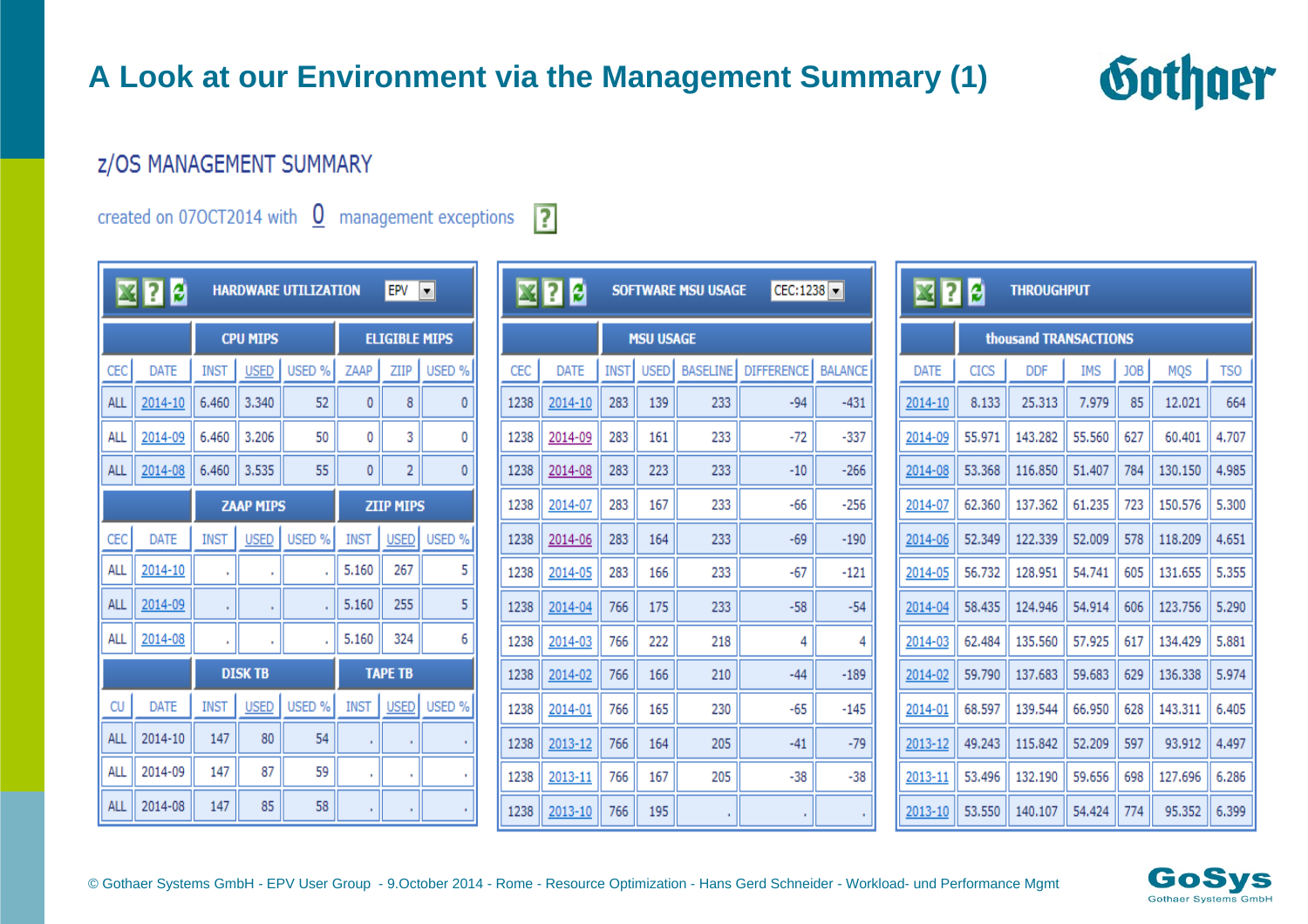#### **A Look at our Environment via the Management Summary (2)**



#### **z/OS MANAGEMENT SUMMARY**

created on 070CT2014 with  $\overline{0}$  management exceptions ?

| $\boxtimes$ $\boxtimes$ $\boxtimes$<br>$EPV$ $\rightarrow$<br><b>HARDWARE UTILIZATION</b> |             |                 |                |                      |                  |                |        |  |
|-------------------------------------------------------------------------------------------|-------------|-----------------|----------------|----------------------|------------------|----------------|--------|--|
|                                                                                           |             | <b>CPU MIPS</b> |                | <b>ELIGIBLE MIPS</b> |                  |                |        |  |
| CEC                                                                                       | <b>DATE</b> | <b>INST</b>     | <b>USED</b>    | USED %               | ZAAP             | ZIIP           | USED % |  |
| ALL                                                                                       | 2014-10     | 6.460           | 3.340          | 52                   | 0                | 8              | 0      |  |
| <b>ALL</b>                                                                                | 2014-09     | 6.460           | 3.206          | 50                   | 0                | 3              | 0      |  |
| <b>ALL</b>                                                                                | 2014-08     | 6.460           | 3.535          | 55                   | 0                | $\overline{2}$ | 0      |  |
| <b>ZAAP MIPS</b>                                                                          |             |                 |                |                      | <b>ZIIP MIPS</b> |                |        |  |
| CEC                                                                                       | DATE        | <b>INST</b>     | <b>USED</b>    | USED %               | <b>INST</b>      | <b>USED</b>    | USED % |  |
| <b>ALL</b>                                                                                | 2014-10     | ı.              | ï              |                      | 5.160            | 267            | 5      |  |
| <b>ALL</b>                                                                                | 2014-09     | ä,              |                |                      | 5.160            | 255            | 5      |  |
| <b>ALL</b>                                                                                | 2014-08     | ı               |                | ä                    | 5.160            | 324            | 6      |  |
|                                                                                           |             |                 | <b>DISK TB</b> |                      |                  | <b>TAPE TB</b> |        |  |
| CU                                                                                        | <b>DATE</b> | <b>INST</b>     | <b>USED</b>    | USED %               | <b>INST</b>      | <b>USED</b>    | USED % |  |
| ALL                                                                                       | 2014-10     | 147             | 80             | 54                   | ×,               | ä,             |        |  |
| <b>ALL</b>                                                                                | 2014-09     | 147             | 87             | 59                   | à.               | Î,             | ï      |  |
| ALL                                                                                       | 2014-08     | 147             | 85             | 58                   |                  |                |        |  |

| $\mathbb{Z}$ ? $\mathcal{C}$<br><b>SOFTWARE MSU USAGE</b><br>$CEC:5626$ $\rightarrow$ |             |             |             |                 |                   |                |  |  |  |
|---------------------------------------------------------------------------------------|-------------|-------------|-------------|-----------------|-------------------|----------------|--|--|--|
| <b>MSU USAGE</b>                                                                      |             |             |             |                 |                   |                |  |  |  |
| CEC                                                                                   | <b>DATE</b> | <b>INST</b> | <b>USED</b> | <b>BASELINE</b> | <b>DIFFERENCE</b> | <b>BALANCE</b> |  |  |  |
| 5626                                                                                  | 2014-10     | 514         | 283         | 422             | $-139$            | $-559$         |  |  |  |
| 5626                                                                                  | 2014-09     | 514         | 293         | 364             | $-71$             | $-419$         |  |  |  |
| 5626                                                                                  | 2014-08     | 514         | 319         | 361             | $-42$             | $-349$         |  |  |  |
| 5626                                                                                  | 2014-07     | 514         | 295         | 361             | $-66$             | $-307$         |  |  |  |
| 5626                                                                                  | 2014-06     | 514         | 291         | 364             | $-73$             | $-240$         |  |  |  |
| 5626                                                                                  | 2014-05     | 514         | 291         | 360             | $-69$             | $-168$         |  |  |  |
| 5626                                                                                  | 2014-04     | 514         | 295         | 360             | $-65$             | -98            |  |  |  |
| 5626                                                                                  | 2014-03     | 421         | 312         | 345             | $-33$             | $-33$          |  |  |  |
| 5626                                                                                  | 2014-02     | 421         | 344         | 337             | 7                 | $-57$          |  |  |  |
| 5626                                                                                  | 2014-01     | 421         | 342         | 367             | $-25$             | $-64$          |  |  |  |
| 5626                                                                                  | 2013-12     | 421         | 335         | 352             | $-17$             | $-39$          |  |  |  |
| 5626                                                                                  | 2013-11     | 421         | 330         | 352             | -22               | $-22$          |  |  |  |
| 5626                                                                                  | 2013-10     | 421         | 306         |                 |                   |                |  |  |  |

| $\mathbb{Z}$ 2 $\mathcal{C}$<br><b>THROUGHPUT</b> |             |            |            |            |         |            |  |  |  |  |
|---------------------------------------------------|-------------|------------|------------|------------|---------|------------|--|--|--|--|
| thousand TRANSACTIONS                             |             |            |            |            |         |            |  |  |  |  |
| <b>DATE</b>                                       | <b>CICS</b> | <b>DDF</b> | <b>IMS</b> | <b>JOB</b> | MQS     | <b>TSO</b> |  |  |  |  |
| 2014-10                                           | 8.133       | 25.313     | 7.979      | 85         | 12.021  | 664        |  |  |  |  |
| 2014-09                                           | 55.971      | 143.282    | 55.560     | 627        | 60,401  | 4.707      |  |  |  |  |
| 2014-08                                           | 53.368      | 116.850    | 51.407     | 784        | 130.150 | 4.985      |  |  |  |  |
| 2014-07                                           | 62.360      | 137.362    | 61.235     | 723        | 150.576 | 5.300      |  |  |  |  |
| 2014-06                                           | 52.349      | 122,339    | 52,009     | 578        | 118,209 | 4.651      |  |  |  |  |
| 2014-05                                           | 56.732      | 128.951    | 54.741     | 605        | 131.655 | 5.355      |  |  |  |  |
| 2014-04                                           | 58.435      | 124,946    | 54.914     | 606        | 123,756 | 5.290      |  |  |  |  |
| 2014-03                                           | 62.484      | 135.560    | 57.925     | 617        | 134.429 | 5.881      |  |  |  |  |
| 2014-02                                           | 59.790      | 137.683    | 59.683     | 629        | 136.338 | 5.974      |  |  |  |  |
| 2014-01                                           | 68.597      | 139.544    | 66,950     | 628        | 143.311 | 6.405      |  |  |  |  |
| 2013-12                                           | 49.243      | 115.842    | 52.209     | 597        | 93.912  | 4.497      |  |  |  |  |
| 2013-11                                           | 53.496      | 132.190    | 59.656     | 698        | 127,696 | 6.286      |  |  |  |  |
| 2013-10                                           | 53.550      | 140.107    | 54.424     | 774        | 95.352  | 6.399      |  |  |  |  |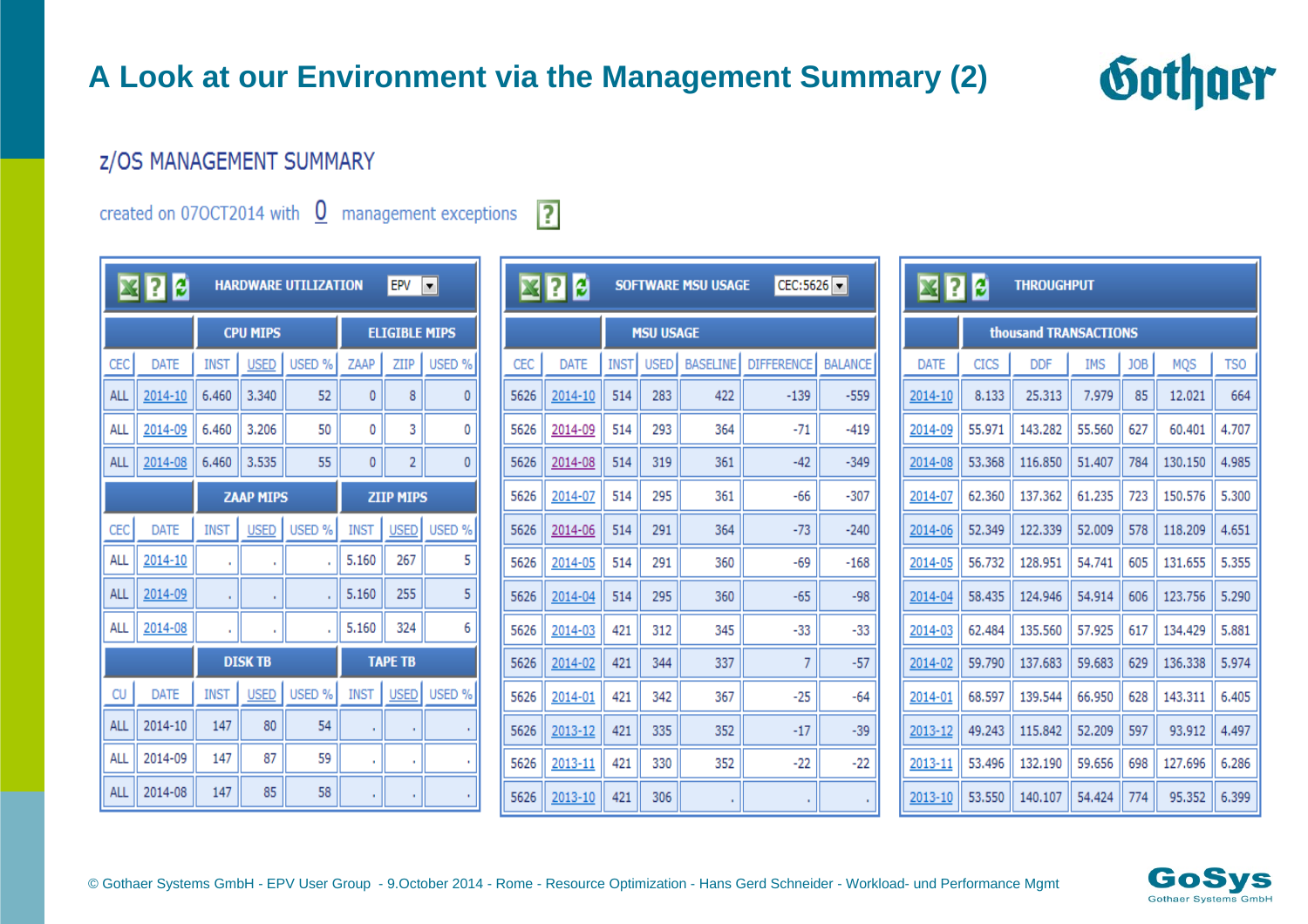## **Using the new Reporting and the Results Typical Workload Profile in March 2013**





GoSvs Gothaer Systems GmbH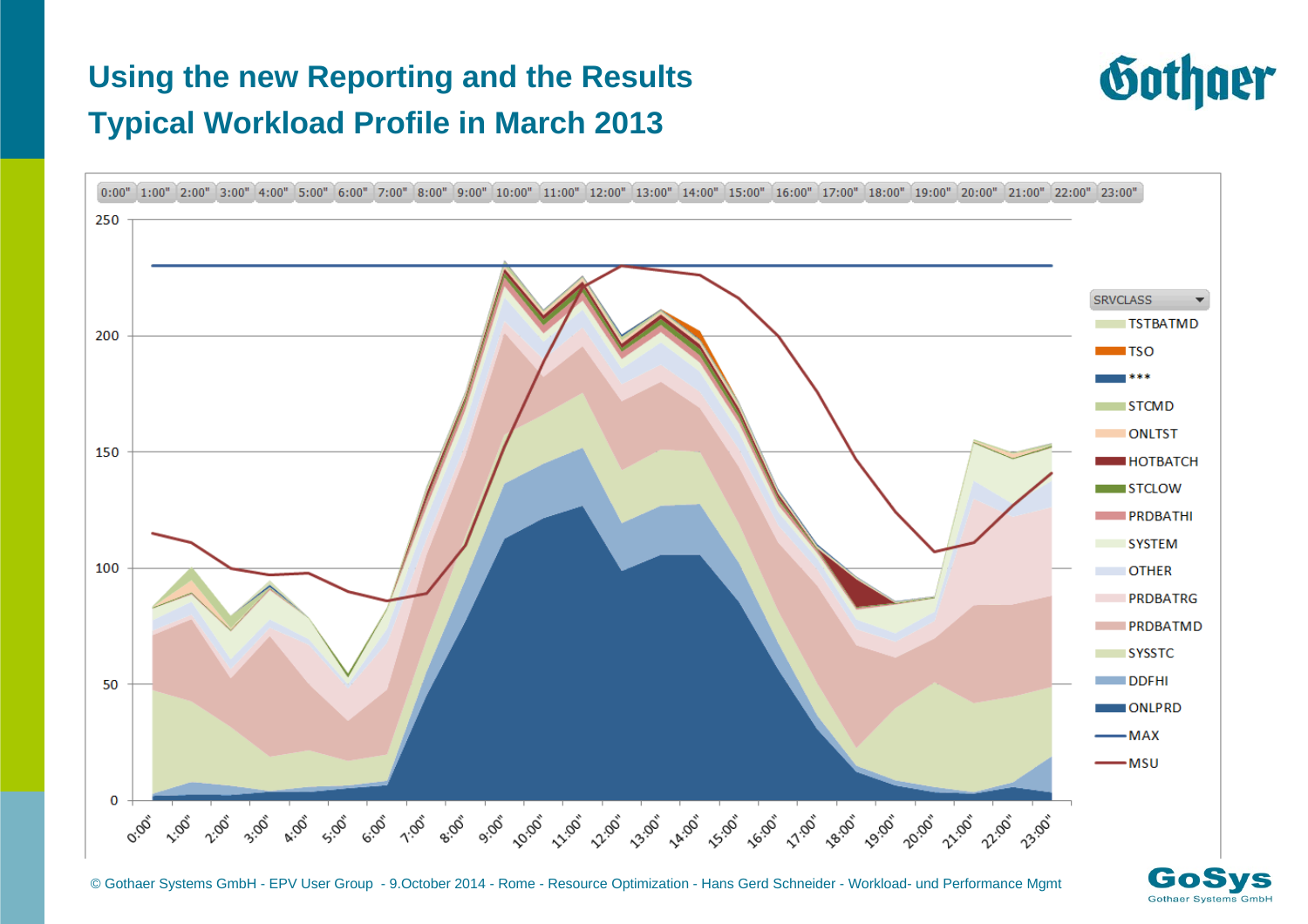# **Using the new Reporting and the Results "New" Workload Profile in March 2014 due to Analysis with EPV**





Gothger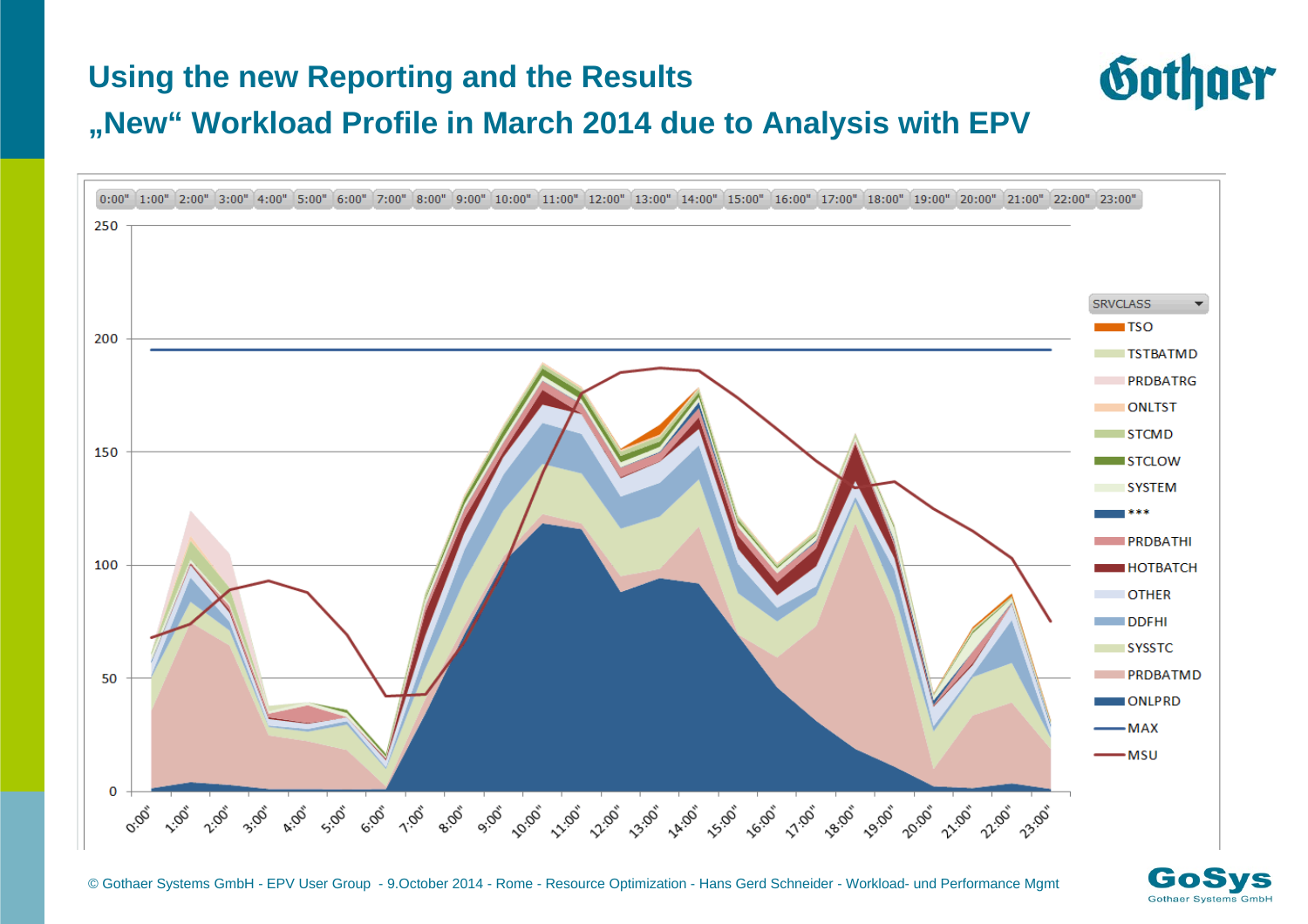# **Using the new Reporting and the Results Use of the Product to make a "What – If" – Szenario Moving PRDBAT\* - Workload from this LPAR…**





Gothger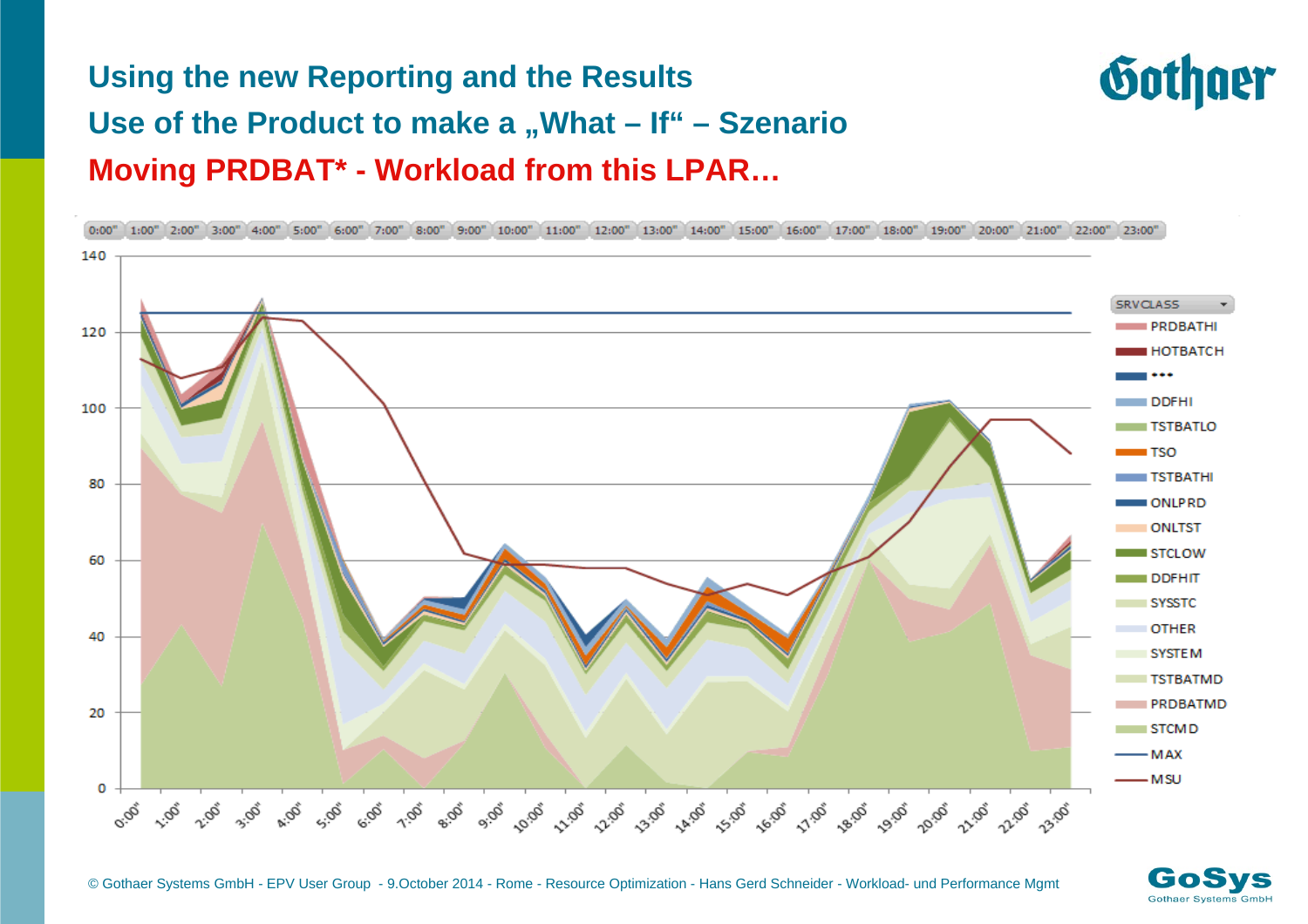## **Using the new Reporting and the Results Use of EPV to make a "What – If" – Szenario … to this LPAR results in …**





**Gothaer Systems GmbH**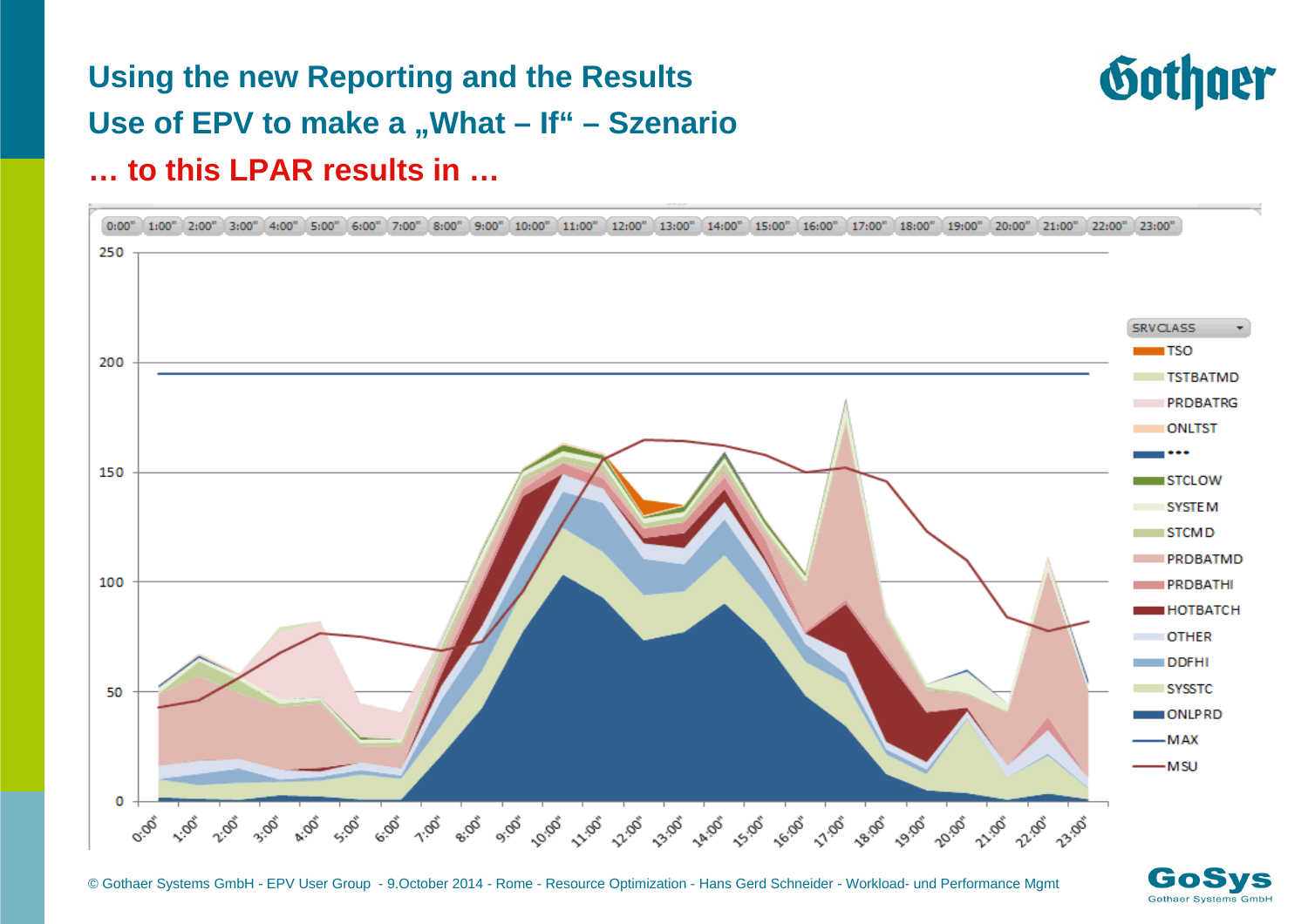#### **Using the new Reporting and the Results**



**… no problem to do so in this particular case.** 



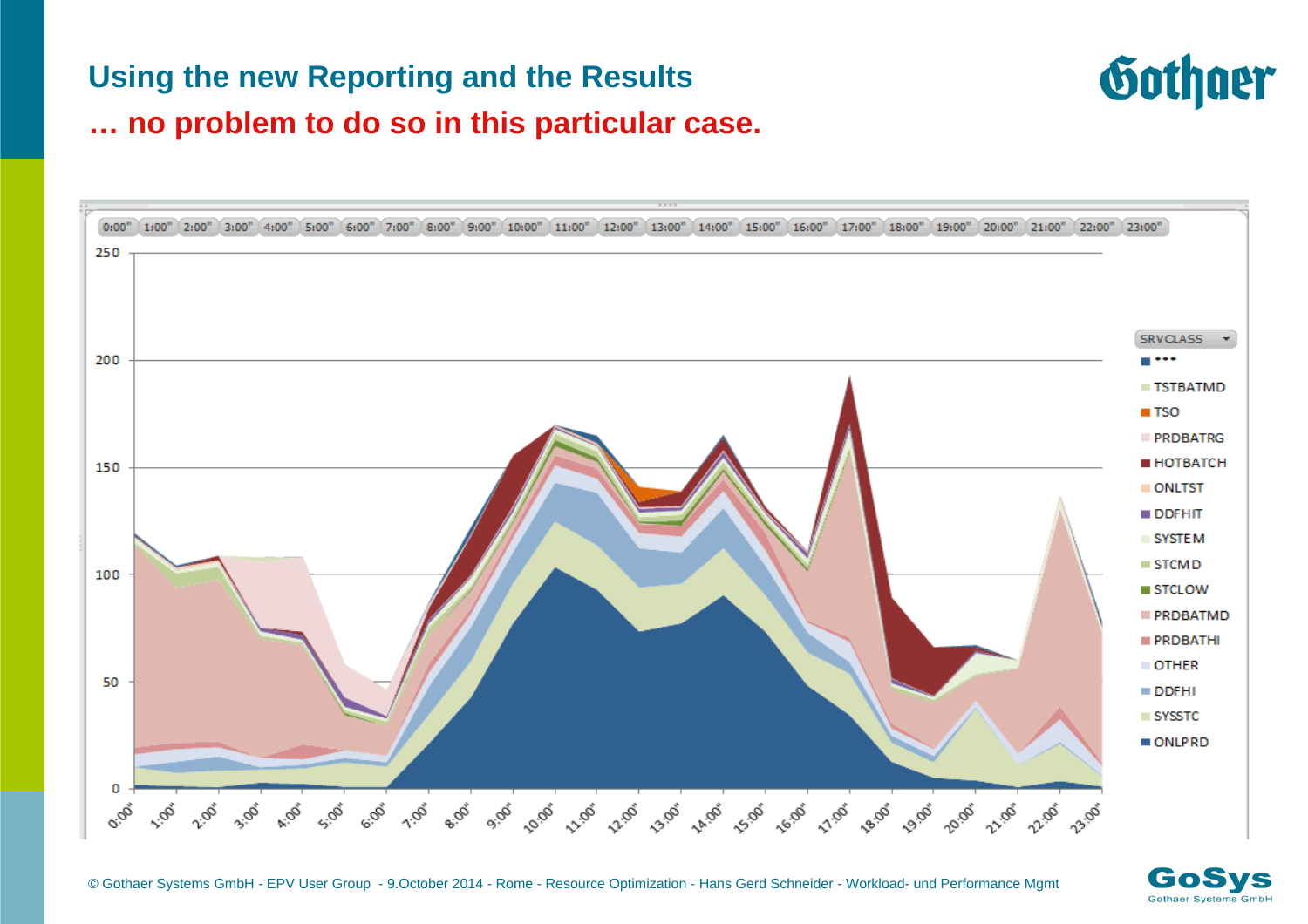

**The cost savings and the enhanced effectivity of the daily work exceeds all of our expectations.**

**Using the Excel Exports and after that the Pivot Tables makes us able to analyse in a granularity and visibility we never had before – and not only for workload profiles.** 

**Early identification of changes in workload behaviour enables earlier reactions to keep the cost savings.** 

**Especially the trending reports provide security for a more reasonable capacity planning on the IBM-Mainframe Platform than we had before.** 

**The z/OS–Skill provided in this product is great and very helpful – not only for the younger generation of the z/OS System Programmers.** 

**Having a tool with the capabilities of this product was a quantum jump for Gothaer Systems relating**  to the informations we had with our "old" reporting.